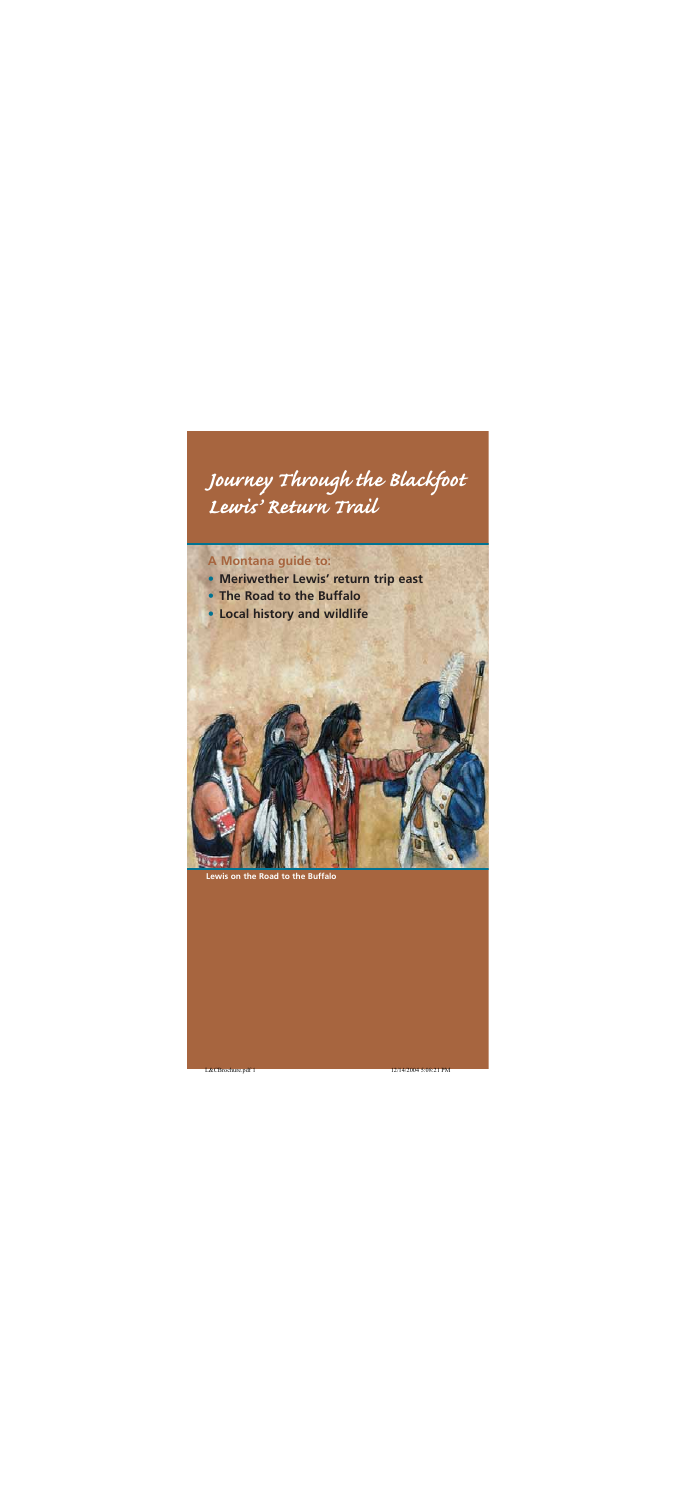"Then in the Arctic half-light of the canyon, all existence fades to a being with my soul and memories and the sounds of the Big Blackfoot River and a four-count rhythm and the hope that a fish will rise.

Eventually all things merge into one, and a river runs through it. The river was cut by the world's great flood and runs over rocks from the basement of time. On some of the rocks are timeless raindrops. Under the rocks are the words, and some of the words are theirs. I am haunted by waters."

> Norman Maclean "A River Runs Through It"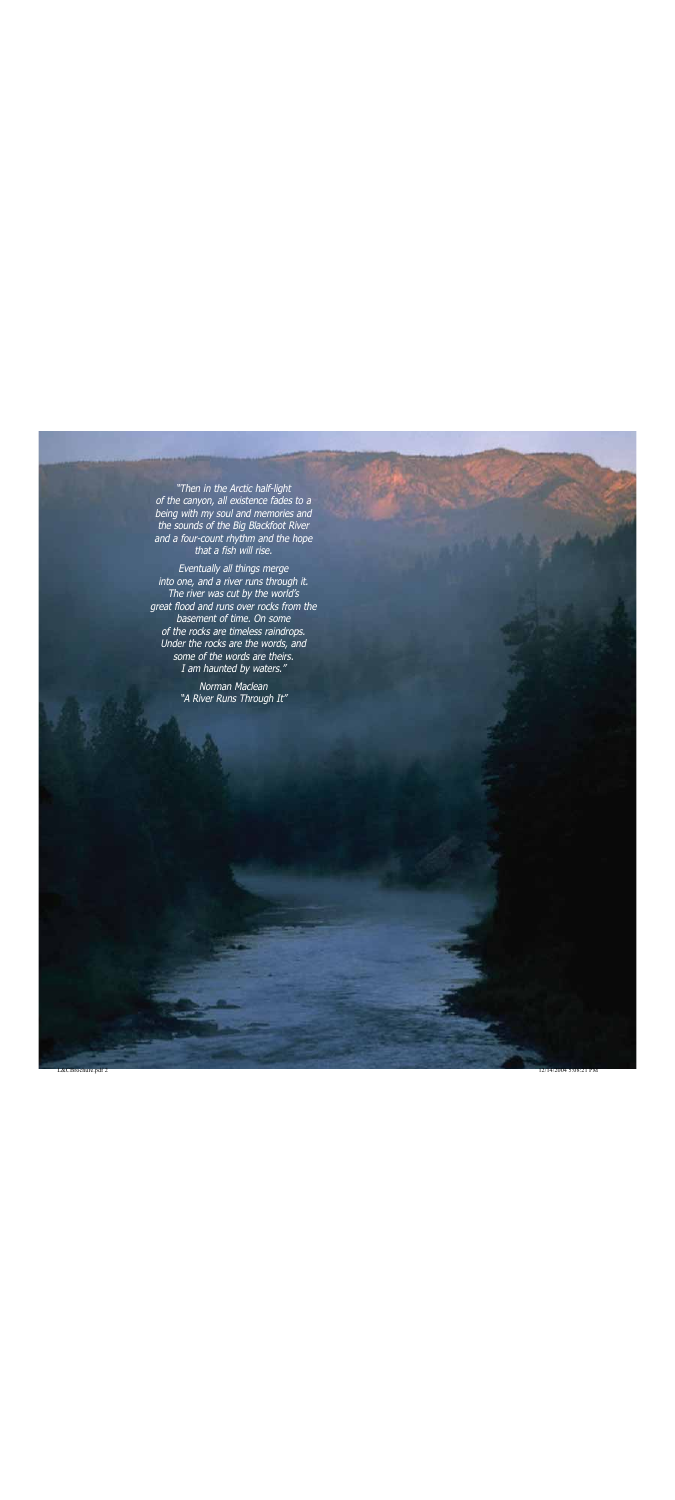"For this river is the storyteller of our valley." Land Lindbergh Blackfoot Valley rancher

**The Blackfoot River flows withthe stuff of American legends.** If its swirling currents could speak, we would hear first of the Indians. TheKootenai, Salish, Nez Perce, and Shoshone followed the "Road to theBuffalo" – well-worn trails of theirancestors to buffalo hunting grounds east of the Continental Divide. The Blackfeet and Crow rode westfrom the Plains on horse capturing ventures.



#### Notes to travelers:

Camping sites are limited – firstcome, first serve. See map for campgrounds.

Blackfoot RiverRecreation Corridoris narrow in places – not suitable forlarge tour buses.

Please respect private property rights-follow the site guide to public access areas.

In July of 1806, a band of newcomers arrived from the west. Captain Meriwether Lewis and his party of nine men split from Captain William Clark and the rest of the Expedition at Travelers Rest, near today's Lolo, Montana. Rather than heading back to St. Louis the way they came, Lewis took the shortcut to the buffalo country up the Blackfoot River, over the Continental Divide, and into trouble with the Blackfeet. Clarkexplored the Yellowstone River before meeting up again with Lewis on the Missouri River.

This guide highlights the places mentioned in Lewis' journal from July 4th to 7th, 1806. A hurried pace (120 miles in 3-1/2 days) likely contributed to sketchier entries than in other parts of the Expedition. To fill in details, a state of the role of the state of the state of the state of the state of the state of the state of the state of the state of the state of the state of the state of the state of the state of the state of the state of the



explorers. Where would you select a camp or a lunch break? Cross the river? Climb a hill? What keen observations can you make now? Lewis collected 12 plant species and noted birds, animals, wild horses, signs of buffalo and Indian encampments.

Today, outfitters and recreationists – in the spirit of Lewis and Clark – explore the Bob Marshall Wilderness. Anglers cast for cutthroat trout. Ranchers irrigate, cut hay and herd cattle. Loggers and miners head into the hills for work. Children attend small schoolsand neighbors lend helping hands – come blizzard or forest fire.



#### **How to Use this Guide**

As you journey through the

Blackfoot, take an extra hour, a day or several days. Return in different seasons. Stop along the way, open the car doors and listen to the river.The guide is designed for use heading upriver, but you can find the sites downriver by paying close attention to mile markers and signs. Note, too, the points of divergence where Lewis and party's Trail leaves today's Highway 200 – offering route choices for your own explorations.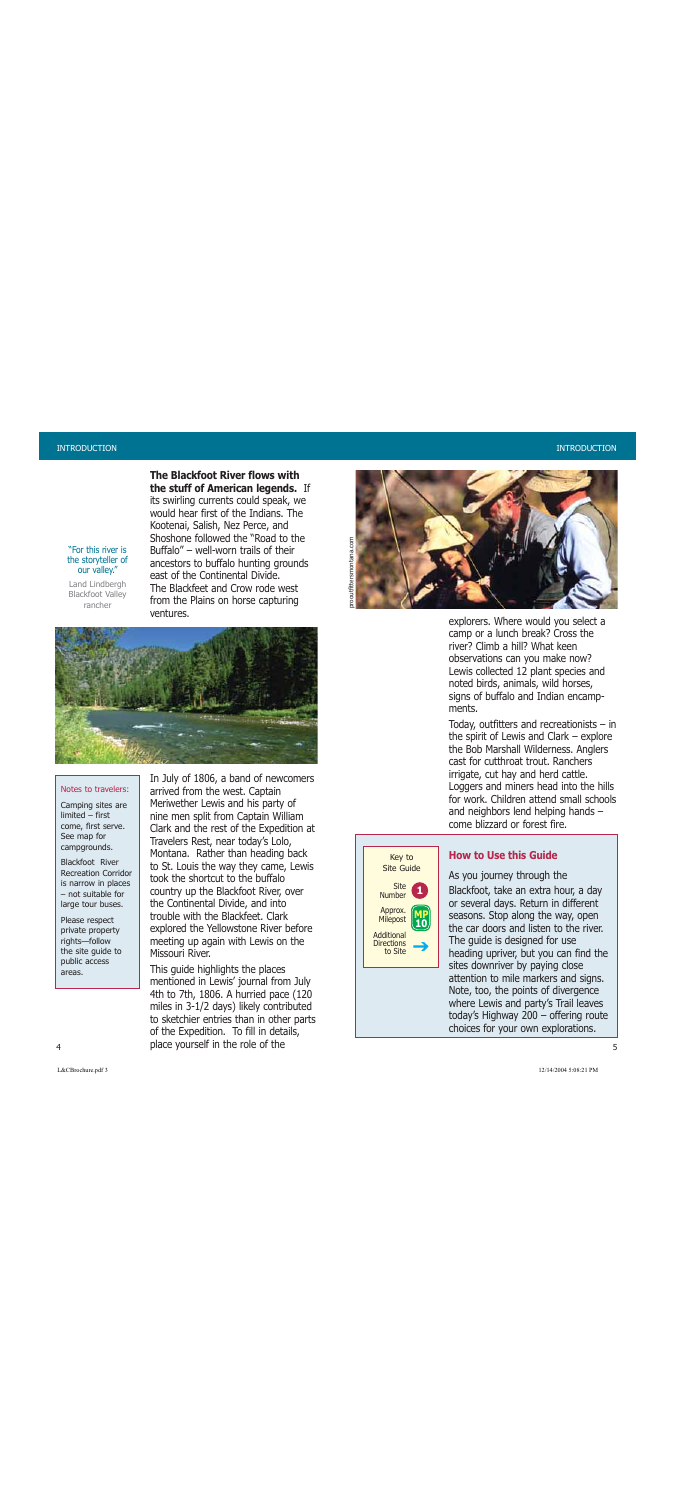#### Lower River – Canyon Corridor Bonner to Clearwater Junction

Enter river time – where the currentsand twists of the Blackfoot dictate thelives of its inhabitants. The lower section takes you through a forested river canyon, and across open prairies. Canoeists navigate rapids and anglers cast from shore. In winter, bighorn sheep descend from the peaks to the riverbanks near Bonner.



**1**

From I-90, take Highway 200  $\rightarrow$ 

exit. Kiosk on east side beforeentering the lumber town of Bonner.

**Blackfoot Gateway Kiosk, Bonner** 

Blackfoot Gateway Kiosk in Bonner

To whet your appetite for a journey upriver, pause at this wayside exhibit. Three colorful signs commissioned by the Blackfoot Challenge feature Meriwether Lewis' trip, the Blackfoot River and Bonner history.



Only three miles from town, you can skip stones or fish from a small river beach in the shade of ponderosa pines and cottonwoods. This is the first public river access.

Lewis described his first eight miles on July 4th, 1806:



...up the north side of the Cokahlah-ishkit R. through a timbered country, mountains high and rocky, river bottoms narrow andland poor.

 $\mathcal{L}(\mathbf{A}) = \mathcal{L}(\mathbf{A}) \mathcal{L}(\mathbf{A}) = \mathcal{L}(\mathbf{A}) \mathcal{L}(\mathbf{A})$ 



**3**

**6**

Angevine Park

#### **Angevine Park: Close to Lewis' campsite, July 4, 1806 Milepost 6 MP**

When Lewis and party reached his first camp on the Blackfoot, they had at least one reason to celebrate the4th of July Independence Day – no mosquitoes!

"thus far a plain or untimbered country bordered the river which near the junction of these streams spread into a handsome level plain of no great extent; the hills were covered with long leafed pine and fir. I now continued my rout up the N. side of the Cokahlahishkit river through a timbered country for 8 miles and encamped in a handsom bottom on the river where there was anabundance of excelence grass for our horses. the evening was fine, air pleasent and no musquetoes."

Lewis, July 4, 1806

#### **Site of Indian encampment 4**



On flat across the river.

**Drive-by only (no pull-out and** located on private land).

If you rode with Lewis on the morning of July 5th, 1806 you would have seen

"an old Indian encampment of 11 lodges of bark and [leather?]."

The lodges served as tangible reminders to Lewis of the warnings he had received the day before. His five Nimi'ipuu (Nez Perce) guides would not come further than the confluencewith the Clark Fork River for fear ofmeeting up with their tribal enemies.

7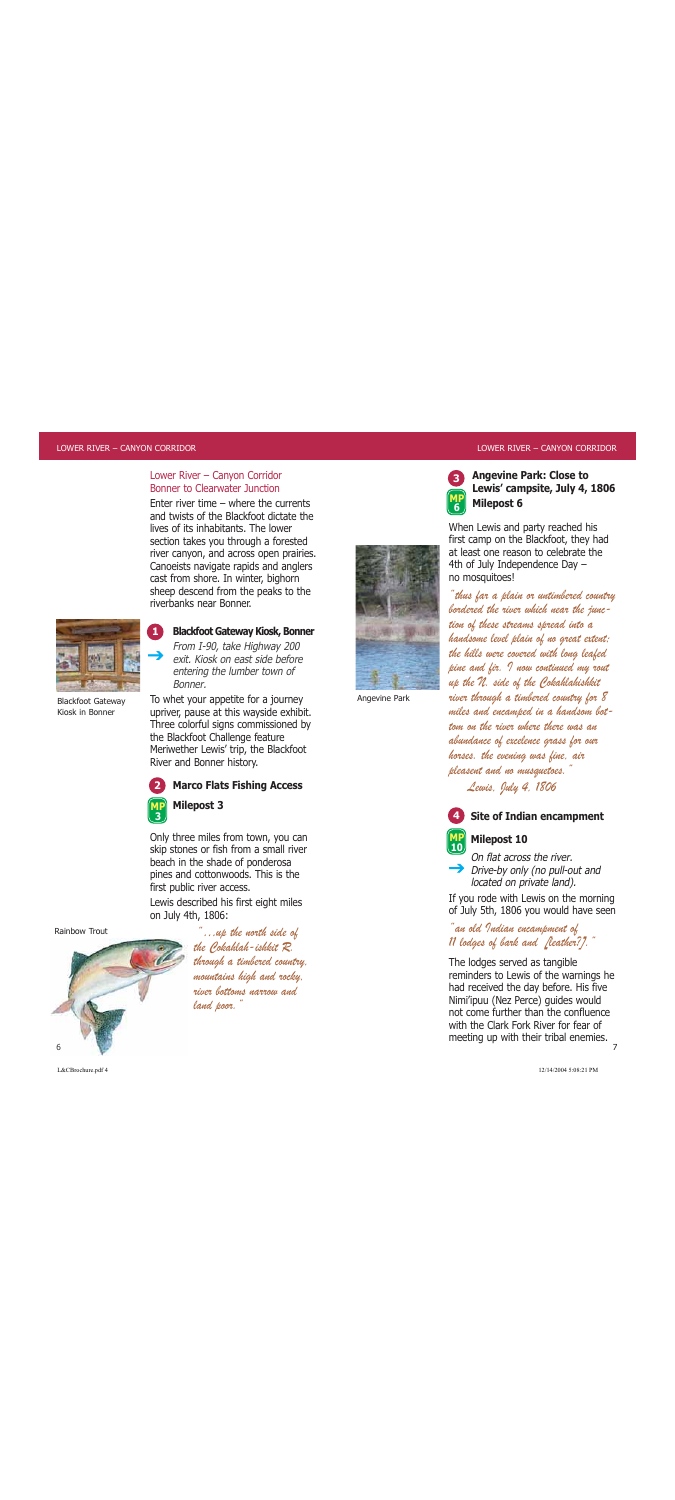**5**

**MP11**

**6**

**12**



**As you head up the Blackfoot Corridorfrom Bonner, bighorn sheep on the cliffs may be visible from theroad, particularly in winter.**



**Blackfoot River RecreationCorridor – 16 mile scenic detourMilepost 11** 

At Johnsrud Park. Rejoins  $\rightarrow$  Highway 200 at milepost 27 (Roundup Bar Fishing Access).

Caution: Narrow gravel road with washboards. Not suitable for large RVs and tour buses.

Popular for floating, angling and camping, the recreation corridor also traces parts of the Road to the Buffalo and the route of Lewis. There are adozen developed sites, including four campgrounds. Several sites feature interpretive signs on cultural and natural history. The road eventually winds through Ninemile Prairie before re-entering Highway 200. The latter Lewis' site is easily accessed from the Highway at milepost 27 for those not driving the entire scenic detour.

#### **Potomac Valley – Historic camas digging grounds**

**Between mileposts 12 and 16 MP**

#### **Highway 200 route**  $\rightarrow$

Where ranchers irrigate hayfields, the Salish people once dug the nutritious roots of the camas – a wildflower that can paint a valley purple in spring. You won't see the camas in these cultivated fields, but watch for blooms along Alice Creek in late June and early July on the way to Lewis and Clark Pass.



**Kelly's Saloon**  "These hushed woodsonce echoed with therumble of wagons chock-full of gold ore. Teamsters urged horses down muddy streets. Mine hoistsclanged. Whistles blew. Children racedto school. In January of 1898, some 1,000 people knew Garnet as home. By 1905, only 150 remained. Each empty building tells a story. Step into Kelly's saloon. Can you hear the piano tinkling? Enter Billy Liberty's blacksmith shop. Can you feel the heat?"

– Welcome sign from a series ofGarnet Ghost Town interpretive signs

## **Garnet Ghost Town**



**7**

#### **Milepost 22**

Garnet Ghost Town is 11 miles $\rightarrow$  from Highway 200. Open year-round: winter access by snowmobile or skis.**22**

Once these Garnet Mountains echoedwith the blasts of dynamite and the shouts of men out to find fortune.Today, you can follow a gravel road 11 miles to Garnet, one of Montana's best-preserved ghost towns.





## **Lubrecht Experimental Forest – University of Montana Milepost 23**

Here, foresters study tree growth and harvest in a landscape shaped by logging. Visitors are welcome to stop in for a hike, picnic or cross-country skiing.



Blue Camas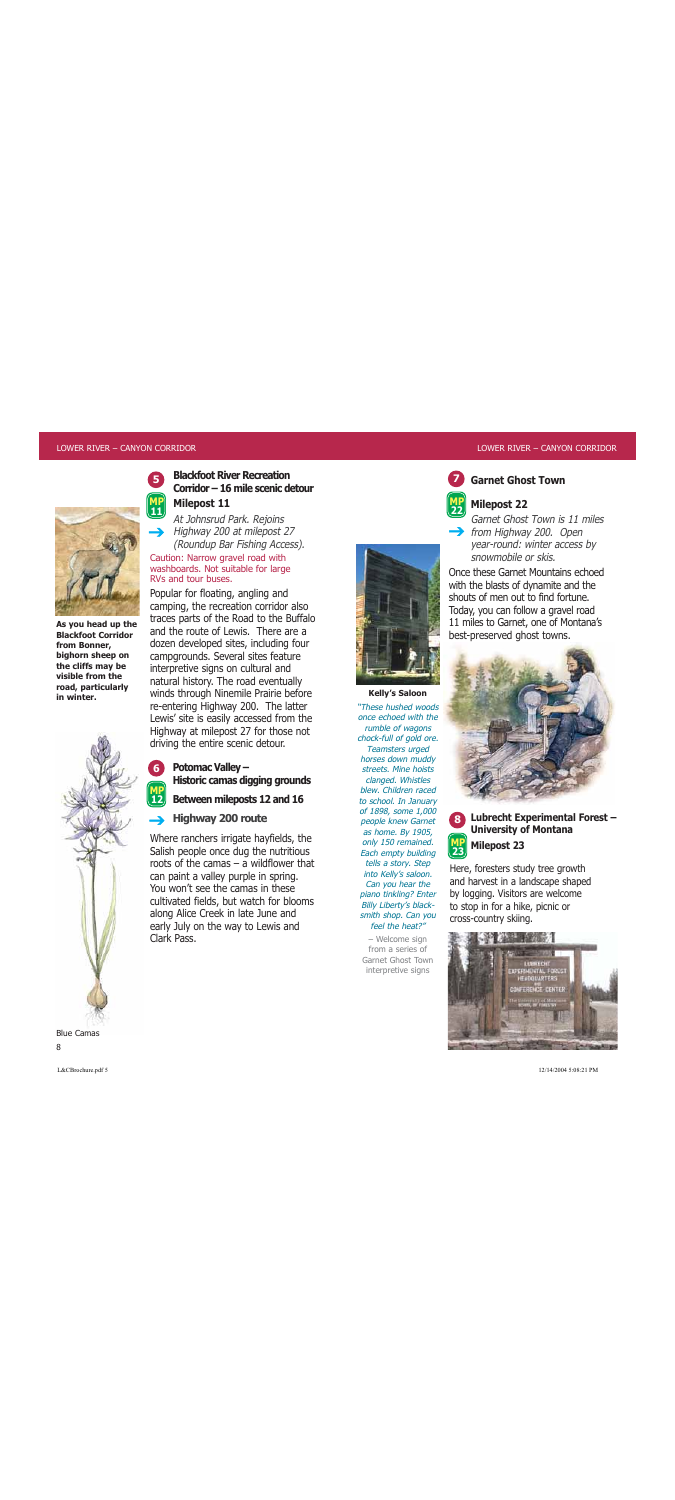

"From its head-watersto its mouth it wasmanufactured by glaciers. The first sixtyfive miles of it aresmashed against the southern wall of itsvalley by glaciers that moved in from thenorth, scarifying the earth; its lower twenty-five miles were made overnight when the great glacial lake covering Montana and northern Idaho brokeits ice dam andspread the remains of Montana and Idahomountains over hundreds of miles of theplains of eastern Washington. It was the biggest flood in the world…

Norman Maclean"A River RunsThrough It"

**Ninemile Prairie – Corrick Riverbend Campground Milepost 27** 

If on Highway 200, turn onto Blackfoot Recreation Corridorcalled Ninemile Prairie Road.Drive to Corrick RiverbendCampground and park.  $\rightarrow$ 

The river beckons today's picnickers, but Lewis and his party chose to take their break "at the mouth of a littledrane." That point could be on Bureau of Land Management land off a small dirt road across from the westend of the campground. Take a stroll to the small aspen grove through native bunchgrasses and wildflowers. Look, too, for signs of early homesteading and farming.

"…halted and dined in the mouth of a little drane on the left of the plain where there was a considerable quantity of quawmash. saw a gang of antelopes here of which we killed one the does at this season herd with each other and have their young. the bucks are alone n there are many wild horses on Clarkes river about the place we passed it we saw some of them at a distance."

Lewis, July 5, 1806



Lewis and his party saw antelope near Ninemile Prairie.



**10**

15,000 years ago, Glacial Lake Missoulacovered an area thesize of Lake Ontario.

The "high insulated knob" that Lewisnoted when passing by this spot in July of

1806.



At Rest Area across from  $\rightarrow$  junction with Highway 83 (north to Seeley-Swan Valley) **MP 32**

The Blackfoot Challenge continues its wayside exhibits at a modern rest area where teepees had graced the landscape seasonally for hundreds of years. Step back 15,000 years and you would be swimming in Glacial Lake Missoula.A gargantuan ice dam near Lake Pend Oreille (Idaho) blocked the Clark Fork River, creating a body of water the size of Lake Ontario that extended up the Blackfoot River to the ClearwaterJunction area. When Lewis passed by here, he noted a glacial feature, "a high insulated knob."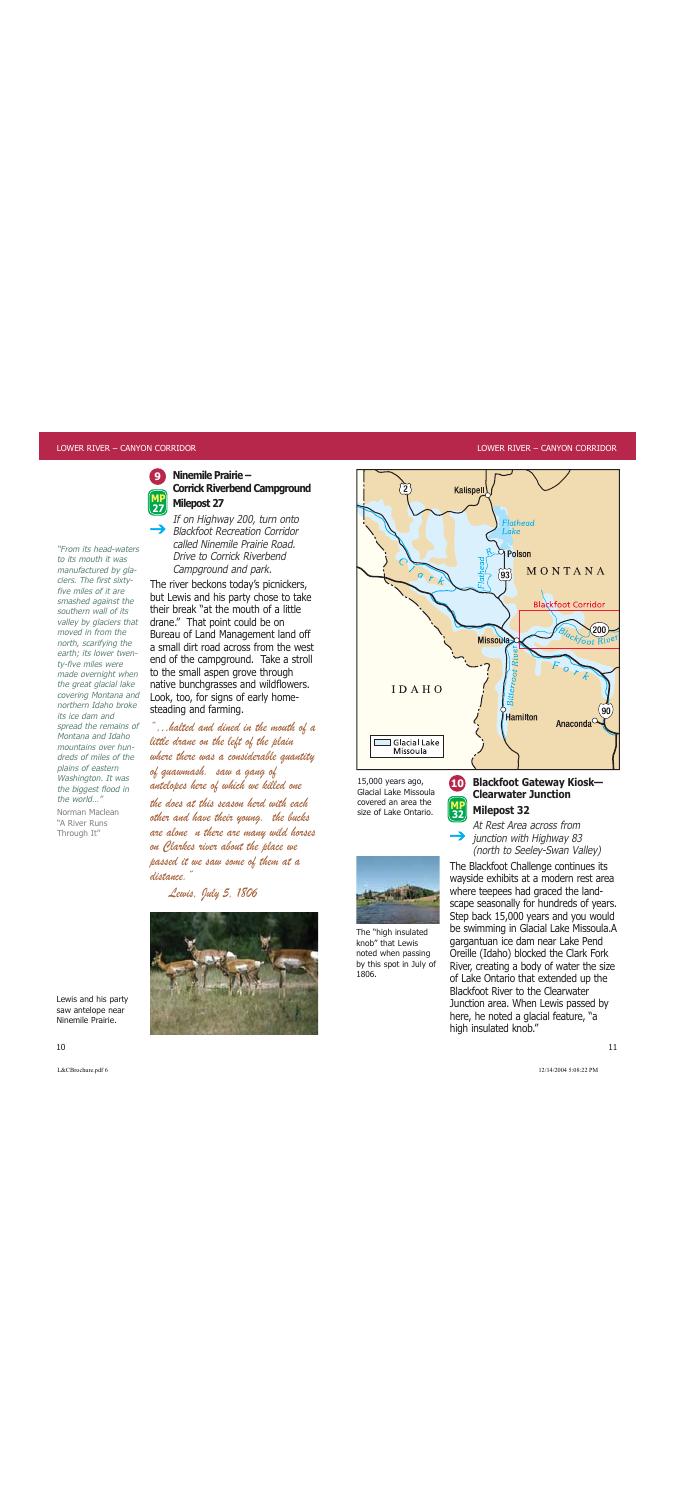#### MIDDLE RIVER – GLACIAL VALLEYSClearwater Junction to Highway 141

The river leaves the canyons after



One of the "knobs"Lewis described in hisjournal.

Russell Gates Fishing Access and flows under vast skies across what Lewiscalled the "prarie of the knobs." You'll pass by a series of these hummocky glacial moraines and smooth outwash plains – reminders of a cold, icy land. Some of the glacial features date to the Bull Lake ice age (between 70,000 and 130,000 years ago). Others are more recent; the Pinedale ice age ended 10,000 years ago.



 $\rightarrow$ 

Rare trumpeter swans nest in a glacial "pothole" or pond in the Blackfoot Valley.





Elk (Wapiti)

Turn north on Highway 83 to mile marker 2 (also noted on Highway 200).

To read interpretive signs, take a short side trip north to the pullout on Highway 83. Back on Highway 200 heading upriver, you will see the east entrance to the WMA at Woodworth Road, which leads to an unmanned field headquarters.

Montana Department of Fish, Wildlife & Parks protects critical winter range for approximately 1000 elk, 800 mule 2 and  $\mathbb{I}$  13

"Charles and Helen Sperry family homesteaded nearhere in 1899 andbecame known forgrowing the finest strawberries in thevalley. One of their eight children later wrote of their father:"He was so takenwith the country's beauty and abundance of water andgrass, that he returned to Helena, sold his property, brought the family, stock and equipment to the BlackfootValley."

Rachel Sperry Grace, "Profile of Early Ovando, 1878 to 1900"

deer and 800 white-tailed deer. Elkdescend from the Bob MarshallWilderness to take refuge from deep snows. Acquired in 1948, the Blackfoot-Clearwater WMA now spans 67,000 acres of prime wildlife habitat.



## **Big Blackfoot Railroad – Historic sign and old grade Between mileposts 32 and 33**

A little over a century after Lewis and party rode through the Blackfoot, the Anaconda Copper Mining Company built a railroad to supply logs to the Bonner sawmill. Construction on theline took from 1911 to 1936 and thenstopped short of Ovando (at Cottonwood Creek). After 1978, the rumble of trains ceased altogether.

#### **Sperry Grade River Ford Site 13**



Turn at the Clearwater State $\rightarrow$  Forest sign and drive 1/2-mile to the fishing access site. Note, this day-use site is not maintained and lacks facilities.

Stand below the spreading branches of a huge ponderosa pine on the

bank – a tree that has witnessedcenturies of river crossings. Although the Journals make no mention of fording the river here, it is possible the Lewis party crossed to avoid a rocky cliff on the north side of the river.Lewis drew a map in his journal that indicates ariver crossing that lines up with thisone.

12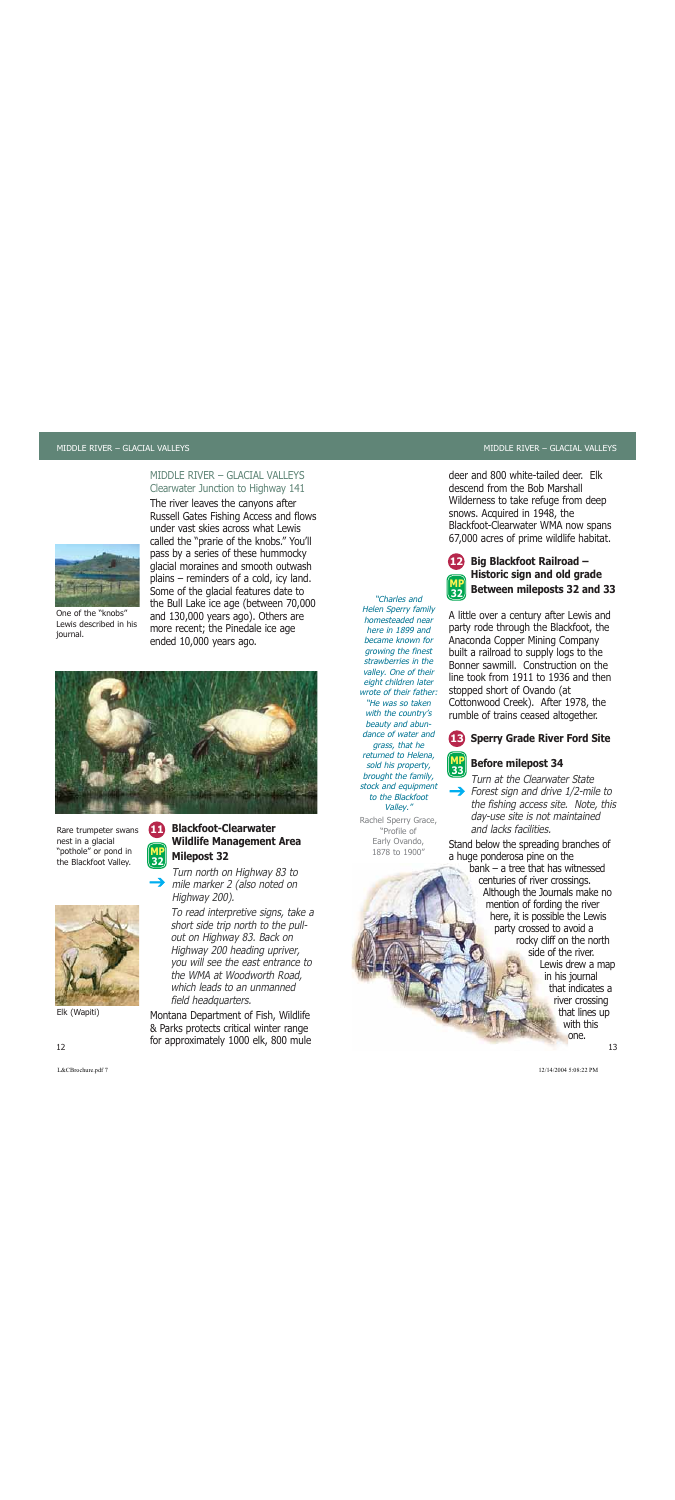

**15**

**40**

### **Russell Gates Campground**

**Between mileposts 35 and 36**



Spotted Sandpiper



Lewis with his dog, Seaman. Monumentis located next to theBonner Kiosk.

Look for spotted sandpipers at water's edge and osprey soaring overhead. At this campground, consider the many Indian camps that once dotted the valley. Some were hasty shelters meant for overnight rests on the way to the buffalo hunting grounds. Others were teepees set up for days as tribes harvested camas, picked berries, or dug for chert (rock used for tools and arrowheads).

## **Monture Creek Fishing Access and Campground – Vicinity of July 5th Lewis campsite Milepost 40 MP**

Lewis named this stream "Seaman'sCreek" after his companion Newfoundland dog, but it was since named for George Monture. Descending to the creek, you will first cross the abandoned railroad grade – before the cattleguard – and then the old highway. Somewhere in the vicinity is the Road to the Buffalo. How you experience the Blackfoot depends on your mode of travel. It's tough to see the details at 65 mph – a speed possible only since 1957 when Highway 200 was paved. Lewis and his party rode hard on July 5th – covering 31 miles to this camp. How far have you traveled today? What have you noticed along the way?

"the road passing through an extensive high prarie rendered very uneven by a vast number of little hillucks and sinkholes {holds}. we encamped on the lower side of the last creek just above it's entrance. here a war party had encamped about 2 months since and



Blackfoot CommercialCompany was established in 1897.

The Ovando Museumwas originally Trixie's

Saloon.

# Ovando Scenic Route –<br>on Lewis' Trail

Lewis, July 5, 1806

#### **Between mileposts 44 and 45**

Turn south between mileposts 44 and 45. **MP 44** $\rightarrow$ 

conceald their fires."

**16**

Take a scenic and leisurely detour through Ovando to Harry Morgan Fishing Access – site of Lewis' river crossing. From here, head southeast following signs to Browns Lake. Re-enter Highway 200 at milepost 53. The route via Browns Lake is 13 miles, four miles farther than remaining on the Highway.



**Historic Ovando and museum 17**A weathered wood trading post, angling and welding shop, café and the Blackfoot Commercial Company (a store and Inn established in 1897) cluster on the Road to the Buffalo.The original Trixie's Saloon is now the Ovando museum – overflowing with historic photos and artifacts. The community dates to 1878 and was named for Ovando Hoyt—employed as its first postmaster at an annual salary of \$2.25.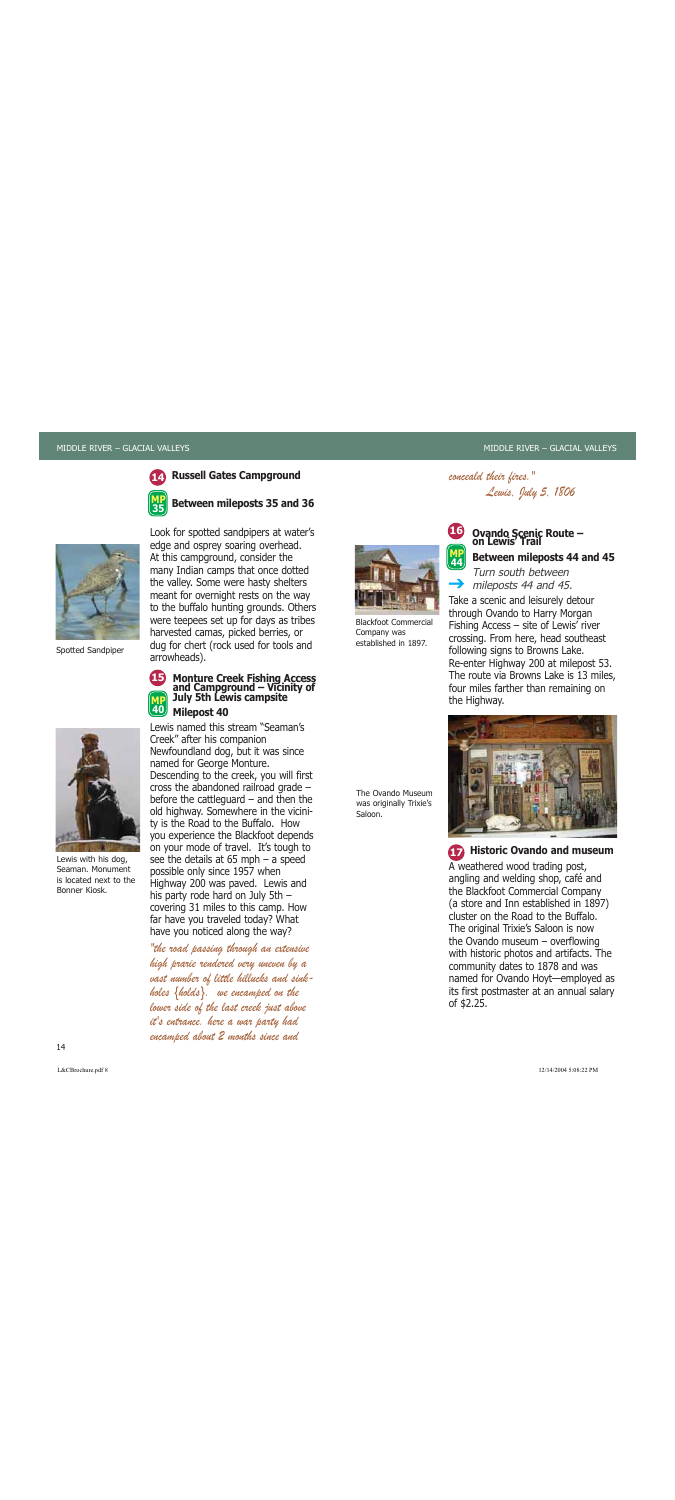

An aerial view of"Prarie of the Knobs".

#### **"Prarie of the Knobs"18**

Driving the Ovando-Helmville Road toward Harry Morgan offers a good opportunity to study what Lewis described as "knobs." These rumpled small hills are moraines left from glaciers that plowed through the valley about 10,000 years ago from the northeast and east. Morainesformed from the sediment and rocksdumped from glacial ice. You can also see lake lines along some of the hills that suggest Glacial Lake Missoula extended this far.

"these plains I called (the knob plains) the prarie of the knobs from (the) a number of knobs being irregularly scattered through it."

Lewis, July 6, 1806

## **Harry Morgan Fishing Access – 19 North Fork Crossing**

Named for an early game warden in the Depression era, this site also marks the put-in for a popular river float to Russell Gates. It's a peaceful spot for picnicking, fishing and birding. Lewis and men crossed the North ForkBlackfoot "45 yards wide, deep and rapid" near today's bridge upstream from the Fishing Access site.



Red-necked Grebe



Sandhill Crane



Long-billed Curlew

#### **Browns Lake Campground 20**

Follow signs to Browns Lake.  $\rightarrow$  Go 1-1/2 miles further to rejoin Highway 200.

Lewis and party rode close by Browns Lake and noted passing "a large crooked pond." Lewis observed plentiful wildlife in this area and today Browns Lake is known as a birding hot spot. Spring is an excellent time to see ducks as well as red-necked grebes, sandhill cranes and even loons.

"great Number of the burrowing squirrls in this prarie of the species common to the plains of the Columbia. saw some goats and deer… saw some Curloos, bee martains woodpeckers plover robins, doves, ravens, hawks and a variety of sparrows common to the plains also some ducks." Lewis, July 6, 1806



 $\blacksquare$  17 and 20 and 20 and 20 and 20 and 20 and 20 and 20 and 20 and 20 and 20 and 20 and 20 and 20 and 20 and 20 and 20 and 20 and 20 and 20 and 20 and 20 and 20 and 20 and 20 and 20 and 20 and 20 and 20 and 20 and 20 a Browns Lake, managed by Fish, Wildlife & Parks, offers camping, a boat launch and excellent fishing, birding and windsurfing.

 $\mathcal{L}(\mathbf{A}) = \mathcal{L}(\mathbf{A}) = \mathcal{L}(\mathbf{A})$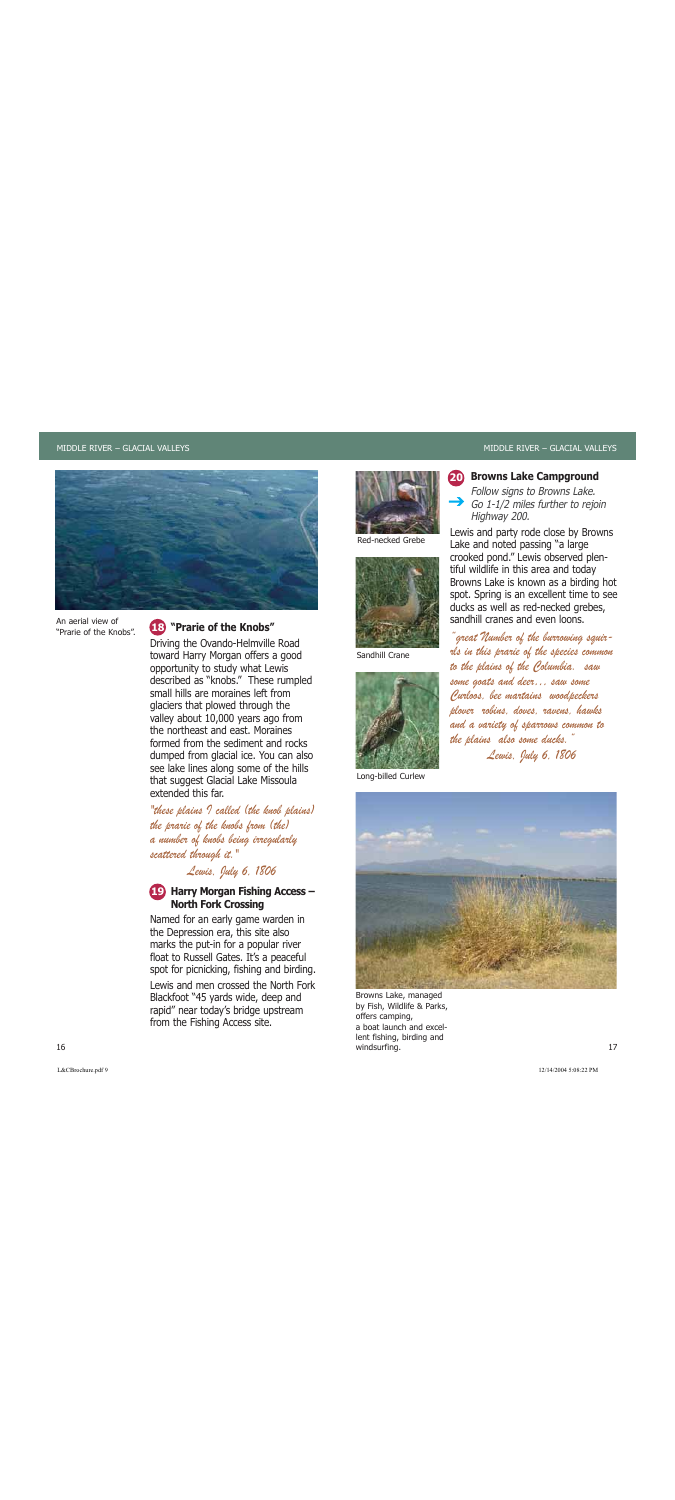

#### **Bob Marshall Scapegoat and Great Bear Wilderness AreasMilepost 52, historic sign**

Note: You will need to backtrackif coming out from Browns Lake.  $\rightarrow$ 

> "Someone once asked Bob Marshall how much wilderness America really needs. In reply he asked, How many Brahms symphonies do we need?"

Excerpt from historical sign



## **Road to the Buffalo Overlook**

#### **Milepost 53 MP**

Small pull-off with a gate north of Highway 200 across from two large wetlands on the U.S. Fish & Wildlife Service's BlackfootWaterfowl Production Area.**53**

Park and walk past the gate up a two-track road on public land. You'll soon be rewarded with views of Kleinschmidt's and Browns Lakes.

View from the Road tothe Buffalo Overlook.



#### Plant "discoveries"

Despite their haste in the Blackfoot trek, Lewis and his mencollected yellow monkeyflower on the way to the July 4th camp. They lingered in the "Prarie of the Knobs"to pick Missouri Iris, bitterbrush, silverberry and shrubby cinquefoil. They added elephant's head and fern-leaved lousewortafter leaving the July 5th camp. Enroute to Lewis andClark Pass on July 7th, Lewis noted in his journal these wildflowers:bearberry honeysuckle, blanketflower, silvery lupine and showy

death camas.

"the bois rague in blume.--saw the common small blue flag and peppergrass" Lewis, July 6, 1806

 $8$  and the contract of the contract of the contract of the contract of the contract of the contract of the contract of the contract of the contract of the contract of the contract of the contract of the contract of the c Note: The red osier dogwood is the "bois rague". The western blue flag or Iris missouriensis was new to science. Peppergrasses are members of the mustard genus.

riding across these plains and into the forested river canyon on July 6th, 1805.

They rode with increasing anxiety, especially when they met with fresh horse tracks on the Road tothe Buffalo.

"the trail whichwe take to be a returning war-party of the Minnetares of Fort de prarie becomes much fresher. they have a large pasel of horses."

Lewis, July 6, 1806

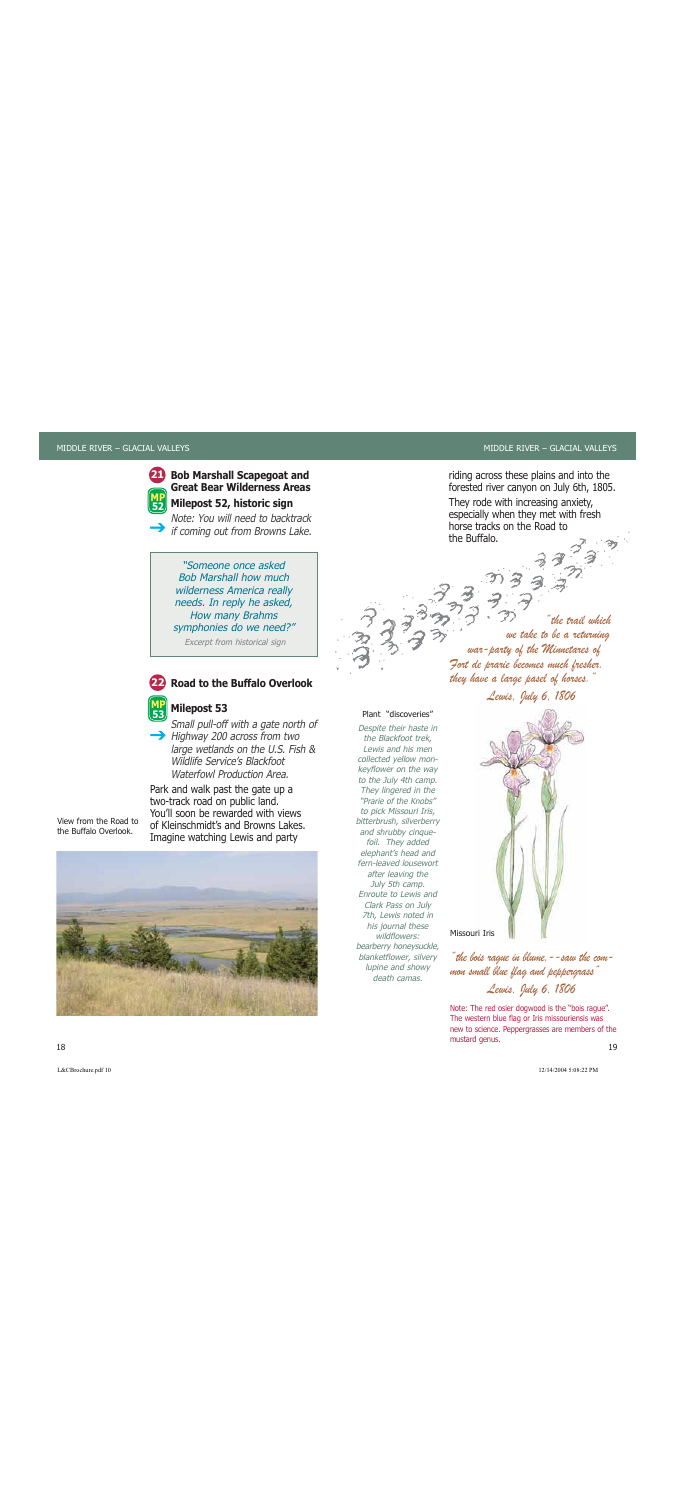

#### UPPER RIVER:BLACKFOOT HEADWATERSHighway 141 Junction to Alice Creek

The road winds through the Blackfoot Canyon close to the river and beneath towering trees that shelter bald eagles and osprey. Stop at pull-outs to scan for beaver, moose and trout rising from the river. You'll enter the town ofLincoln and then ascend to theContinental Divide – via Alice Creekand a hike to Lewis and Clark Pass, and then a return to Highway 200 to Rogers Pass.

## **Arrastra Creek 23**



## **Between mileposts 58 and 59 MP 58**

Turn north past bridge over  $\rightarrow$  Arrastra Creek. Take a short spur dirt road to a primitive campsite by the creek. Unmarked turn and road.

Lewis dined about a half-mile beforehe reached Arrastra Creek, but he did take note of the stream "wideshallow and clear." How does thecreek look today?

"here we halted and dine and ourhunters overtook us with a deer whichthey had killed. River bottoms narrow and country thickly timbered.

Cottonwood and pine grow intermixed in the river bottoms mosquitoes extreemely troublesome. we expect to meet with the Minnetares and are therefore much on our guard both day and night…passed several old indian encampments of (stick) brush lodges.--…passed a creek on the N. side 12 yds. wide shallow and clear."

Lewis, July 6, 1806





Indians peeled the bark from these ponderosas to harvest"nature's candy".

 $\mathcal{L}(\mathcal{A}) = \mathcal{L}(\mathcal{A})$ 

#### **Lewis and Clark Bicentennial 24Ponderosa Pine GroveBetween mileposts 59 and 60 MP59**

Unmarked turn. Large grove of  $\rightarrow$  trees clearly visible from the road.

Breathe in the scent of vanilla fromthe centuries-old ponderosa pines. Touch the great scars on trees that bear witness to an age-old Indian custom – peeling bark to harvest the sweet cambium layer – nature's candy. The practice left the trees unharmed. Lewis made no mention of these particular trees, but it's likely they passed close to them as they headed upriver.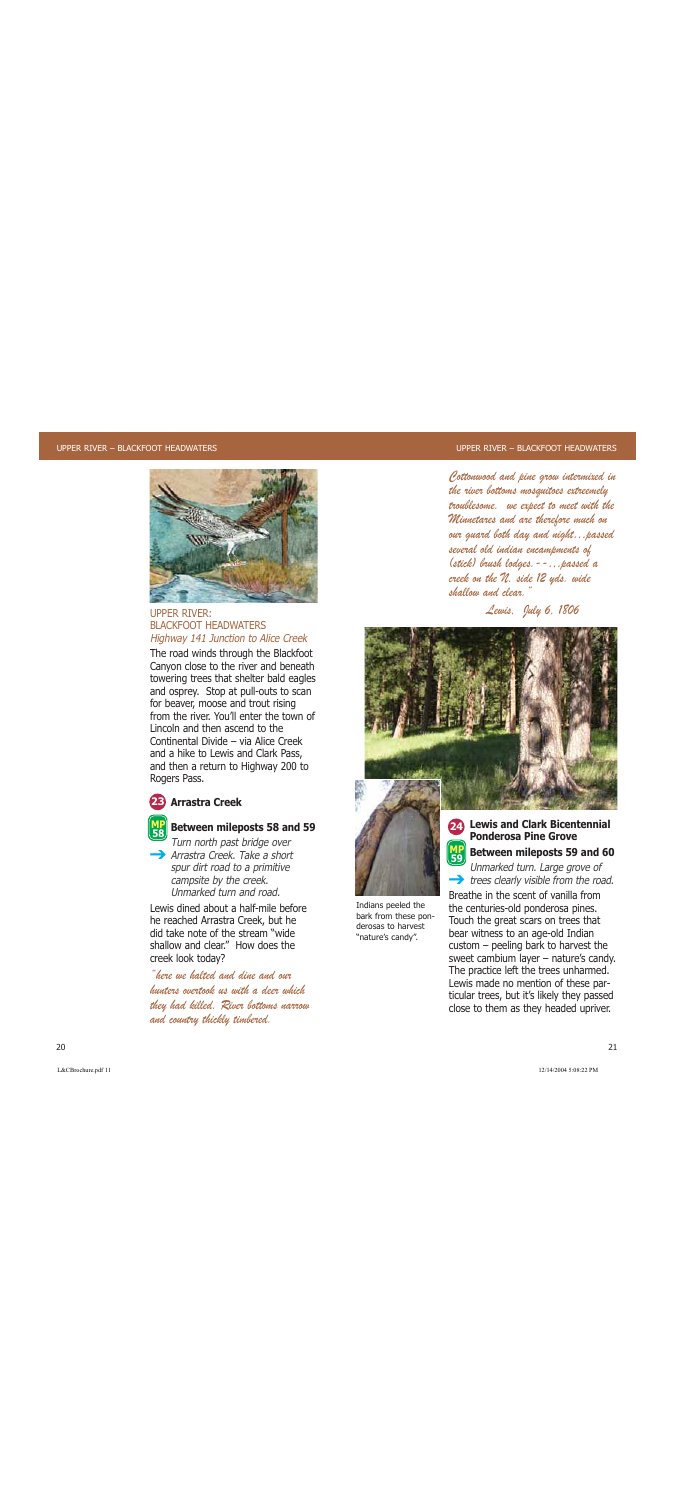

## **Upper Blackfoot Historical Museum – Near July 6, 1806 Lewis campsite Milepost 69 69**

## Turn at Hi Country Trading Post.

Read interpretive signs and displays on the Corps of Discovery and the history of the Upper Blackfoot. From the Monture Creek campsite, Lewis and party rode through the Prairie of the Knobs, across the North Fork, and followed the Road to the Buffalo overa "steep high balld toped hill" and down through a "thick wood," to Beaver Creek – a 25-mile day.

"…encampment on a large creek some little distance above it's mouth through a beatifull plain on the border of which we passed the remains of 32 old lodges… much sign of beaver in this extensive bottom.

Lewis, July 6, 1806



The third Blackfoot Challenge interpretive kiosk gives you a chance to appreciate Lincoln before and after it was a town. Imagine buffalo loping by or Indian lodges among the pines. That changed by the late 1800s when a mining boom gave rise to Lincoln and its hardy residents.

"…Reubin Fields wounded a moos deer this morning near our camp. my dog much worried… .. saw some sighn of buffaloe early this morning in the valley where we encamped last evening from which it appears that the buffaloe do sometimes penetrate these mountains



Moose

One of the eight prehistoric cairns that marked The Road tothe Buffalo Trail.

## **Lander's Fork Cairns27 Between mileposts 77 and 78**

**TD** Turn north and follow Copper Creek Road approximately 1.5 miles. Watch for signs directing you to the cairns. **MP**

The Road to the Buffalo Trail headedup Landers Fork and into Alice Creek. Today, it's not possible to drive this route through to Alice Creek. But you can visit two of eight prehistoric cairns that marked the ancient trail. NativeAmericans placed these rock piles carefully there hundreds of years ago both as trail markers and as points of spiritual significance – a way to assure a safe and bountiful journey. As you walk along the terrace, picture yourself following the cairns and the hoof prints of horses 200 years ago.

Please be responsible visitors; Access is provided by a private landowner and the state of Montana. Respect the spiritual and historic nature of the cairns by not disturbing them.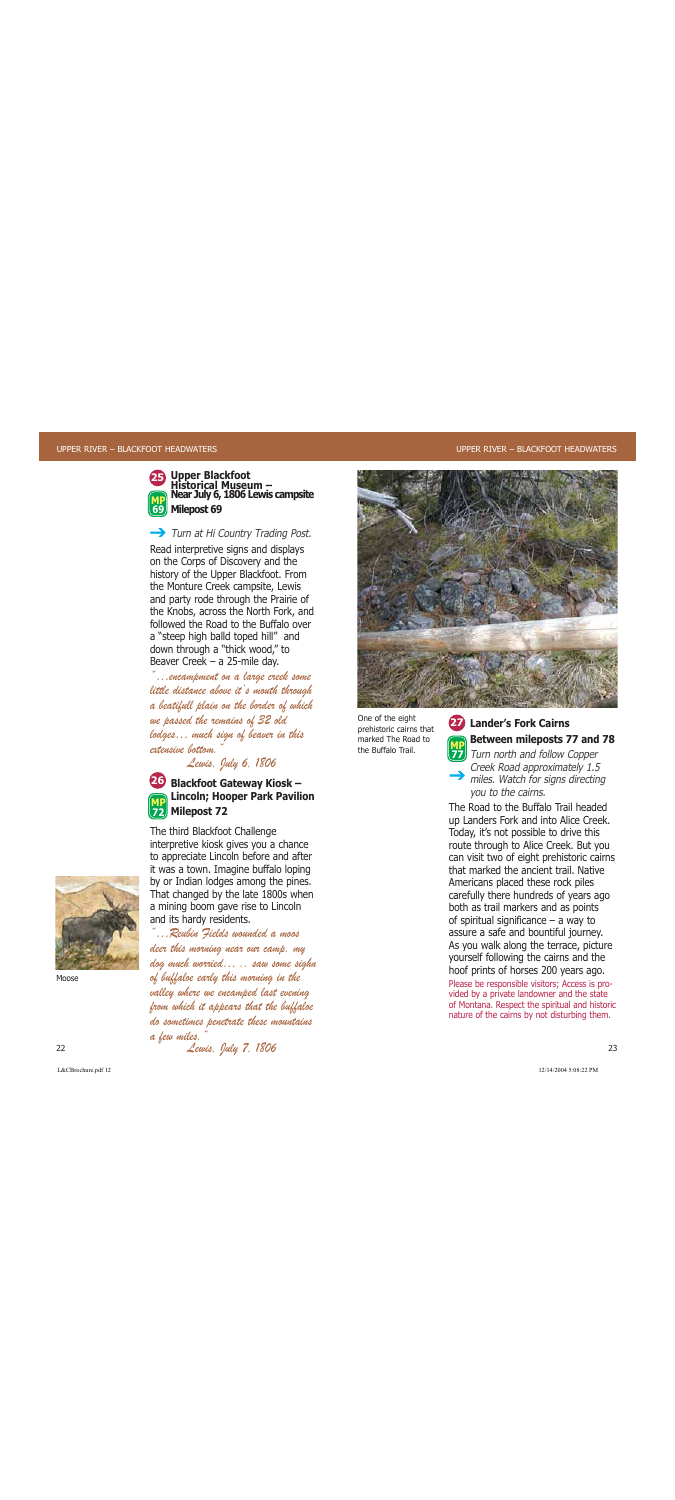

## **Alice Creek – Road to the BuffaloMilepost 82, Road Number 293**

Drive 10.4 miles up Alice Creek to the trailhead – 1.7 mile hike to $\rightarrow$  Lewis and Clark Pass. Clock the driving miles so you can find the points mentioned.



key role in keeping the watershedhealthy – creating deep pools for trout and helping to conserve water andcontrol flooding.

Watch for camas blooming in early summer, as well as signs of beaver and deer. Lewis and party entered Alice Creek from Landers Fork at mile5.2 (marked with a sign). Please do not leave the road until you enter the Helena National Forest at mile 74 –where you can stop to read interpretive signs.

"over two ridges and again striking the wrighthand fork at 4 ms. then continued up it on the left hand side much appearance of beaver and many dams. Bottoms not wide and covered with lowwillow and grass. halted to dine at a large beaver dam the hunters killed 3 deer and a fawn. deer are remarkably plenty and in good order."

Lewis, July 7, 1806

Note: Alice Creek is the "wrighthand fork"



‹

Dave Cochran, Blackfoot Challenge

#### **Lewis and Clark Pass 29**

End of Alice Creek road.Interpretive displays at trailhead. Hike up a gently ascending two-track road to the Pass. Bring water and extra jackets for the windy Divide.

Lewis and Clark Pass marks perhaps the wildest part of the entire Trail – the only place where grizzly bears still roam. When hiking in grizzly country, always use caution, even though most bears will avoid people. Make noise as



Grizzly bears still roam near Lewis andClark Pass.

you walk, so bears are aware of your presence, and hike with a group if at all possible.

When Lewis reached the Pass (a 32-mile trek from the Beaver Creek camp), perhaps he breathed a sigh of relief at the familiar sight of Square Butte ("fort mountain"), From the Divide, the party descended to camp about three miles east of TableMountain where...

"Drewyer killed two beaver and shot third which bit his knee very badly and escaped."

"from this gap which is low and an easy ascent on the W. side the fort mountain bears North Eaast, and appears to be distant about 20 Miles."

Lewis, July 7, 1806



**Rogers Pass – Continental 30 Divide and BlackfootHeadwatersMilepost 87, elevation 5610**

You stand on the threshold betweenthe great Missouri and Columbia Rivers. To the west, the Blackfoot River begins its 132-mile journey to merge with the Clark Fork River and on toward the Columbia. To the east, the Great Plains stretch toward whatseems like infinity. The Continental Divide Trail runs north and south.From here, it's approximately a six-mile hike north to Lewis and Clark Pass.

Continental DivideTrail near Lewis andClark Pass.

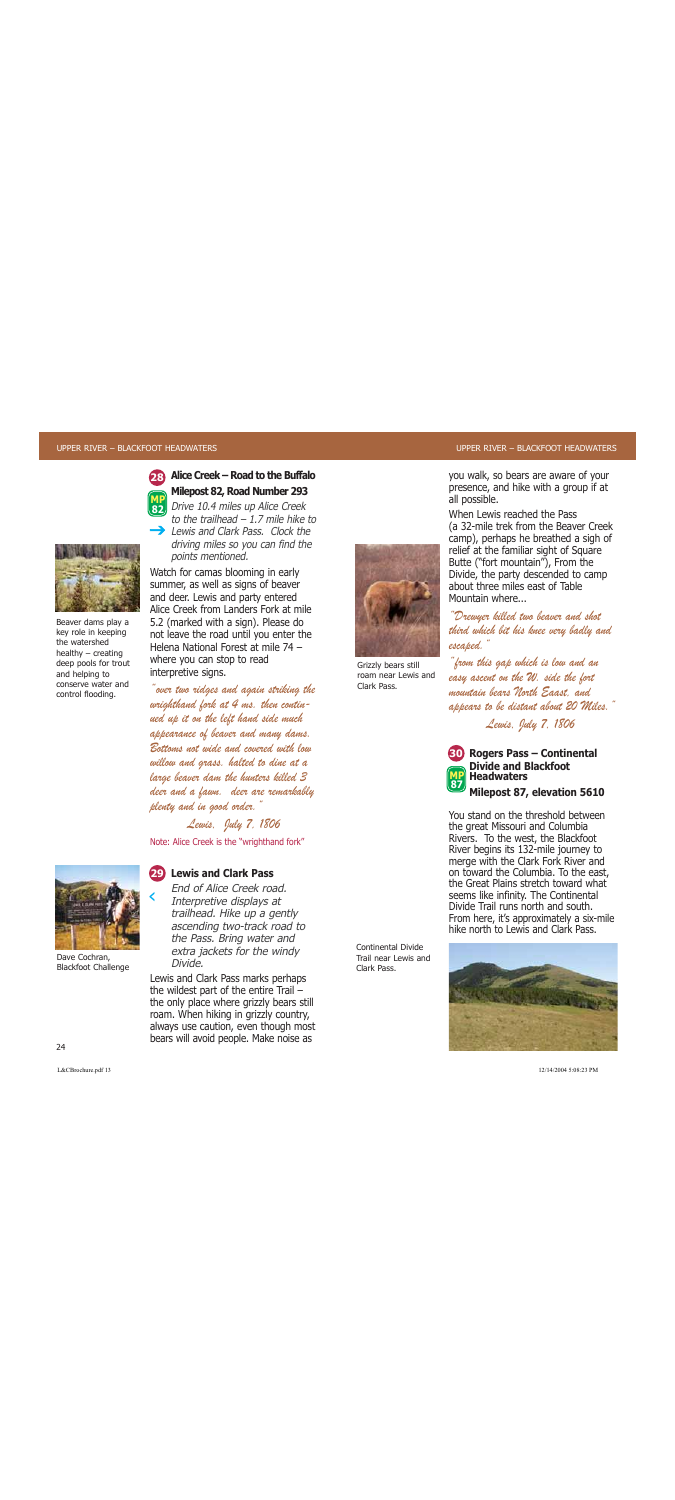#### **Please respect private lands**

This guide directs you to public lands where you can hike, fish, view wildlife and picnic. When driving by private ranches and residences, please respect their privacy and rights by staying on

- public land.
- 
- 

#### **W ildlife Viewing**

- Bring binoculars and look for clues – moose tracks, beaver dams, woodpecker holes, and bald eagle nests in treetops.
- Please respect the wildness of animals by not approaching or feeding.
- Keep a clean camp to keep bears and other wildlife out of trouble.
- 1 **Blackfoot Gateway Kiosk**, Bonner 2 Marco Flats Fishing Access Angevine Park **3** Site of Indian **4** Encampment
- Blackfoot River **5** Recreation Corridor
- Potomac Valley **6** Garnet Ghost Town **7** Lubrecht Experimental **8** Forest Ninemile Prairie **9** Blackfoot Gateway Kiosk, **1 0** Clearwater Junction
- Grizzly bears crossing the Lewis and Clark Trail – the only place on the entire route where grizzlies still roam.
- Westslope cutthroat trout and bull trout idling in river eddies.
- Bald eagles and osprey nesting in riverside trees.
- Thousands of elk wintering on the Blackfoot-Clearwater W ildlife Management Area.



#### **LOWER RIVER SITES**

#### **MIDDLE RIVER SITES**

- Blackfoot-Clearwater **1 1** WMA (can be viewed from Highway 83 and Highway 200) Big Blackfoot Railroad **1 2** Sperry Grade River Ford Site **1 3** Russell Gates **1 4** Campground Monture Creek **1 5** Fishing Access Ovando Scenic Route **1 6**
- Ovando **1 7**
- "Prarie of the Knobs" **1 8**
- Harry Morgan **1 9** Fishing Access
- B rowns Lake **2 0** Campground
- Bob Marshall Scapegoat **2 1** and Great Bear W ilderness Areas
- Road to the Buffalo **2 2** Overlook

#### **UPPER RIVER SITES**

- A rrastra Creek **2 3**
- Lewis and Clark Bicentennial Ponderosa Pine Grove **2 4**
- Upper Blackfoot **2 5** Historical Museum
- Blackfoot Gateway **2 6** Kiosk, Lincoln
- Lander's Fork Cairns **2 7**
- Alice Creek **2 8** Road to the Buffalo

- 
- 
- $\triangle$  Campgrounds State Primary Roads
- State Secondary Roads

**LEGEND**

Lewis & Clark Trail

Lewis and Clark Pass **2 9**

Rogers Pass **3 0**

#### **The Blackfoot Watershed is home to:**

**The Blackfoot River Corridor**

# **M O N TA N A**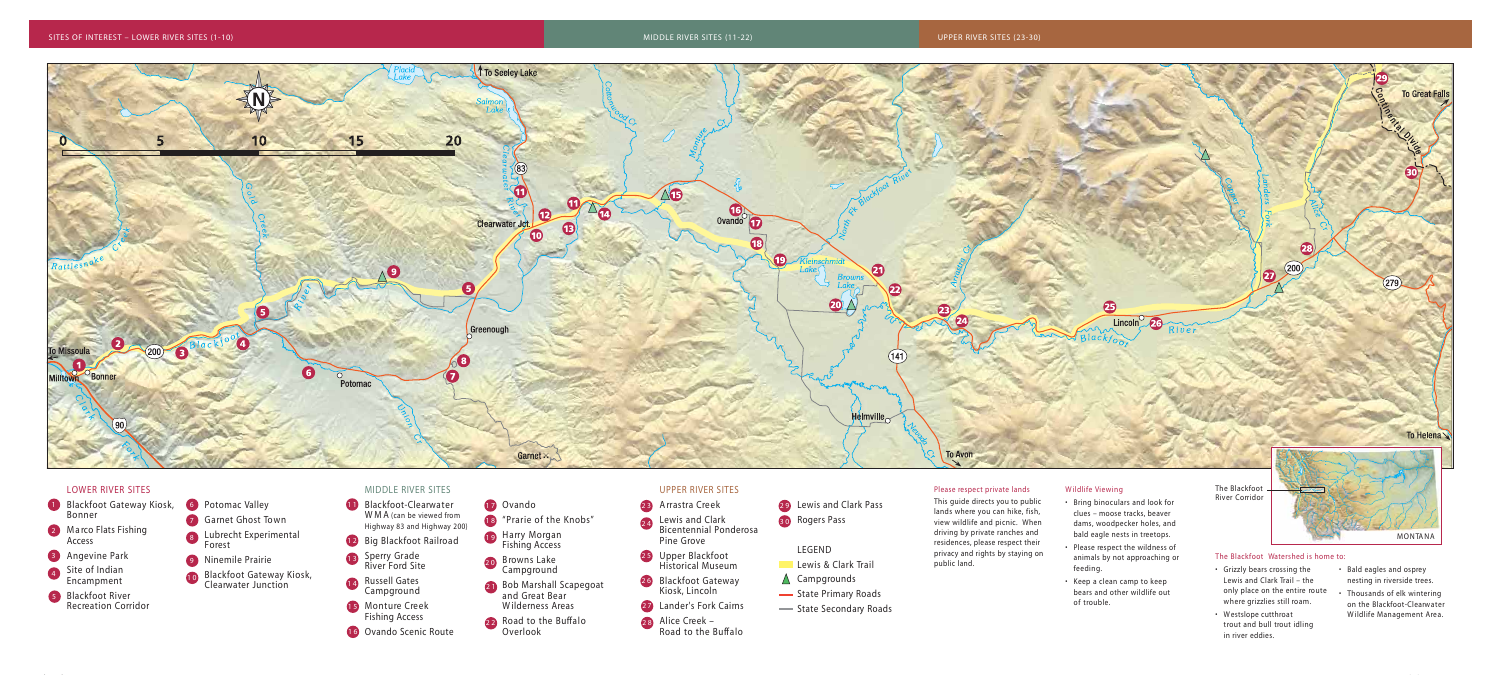

#### **John Patterson Ranch Cabin***6.3 miles up Alice Creek*

From the road, you can see one of the ranch buildings of John Patterson, who homesteaded here with his wife Stella in 1898. Their family recollections are sprinkled with stories of encounters withIndians passing through on the Road to the Buffalo.

**Please stay on the road – you are on private land.** 



**Alberta Pattersonca. 1903** 

*"Ranch life in 1900 was a grueling occupation and especially so in the Alice Creek area where early snows and long winters made for a very short summer work period. When Alberta was twenty-one months old her mother told of putting Alberta into a wooden apple box use for a portable crib when she would go into the field to build fences."* 

"Gold Pans and Singletrees" compiled by the Upper Blackfoot Valley Historical Society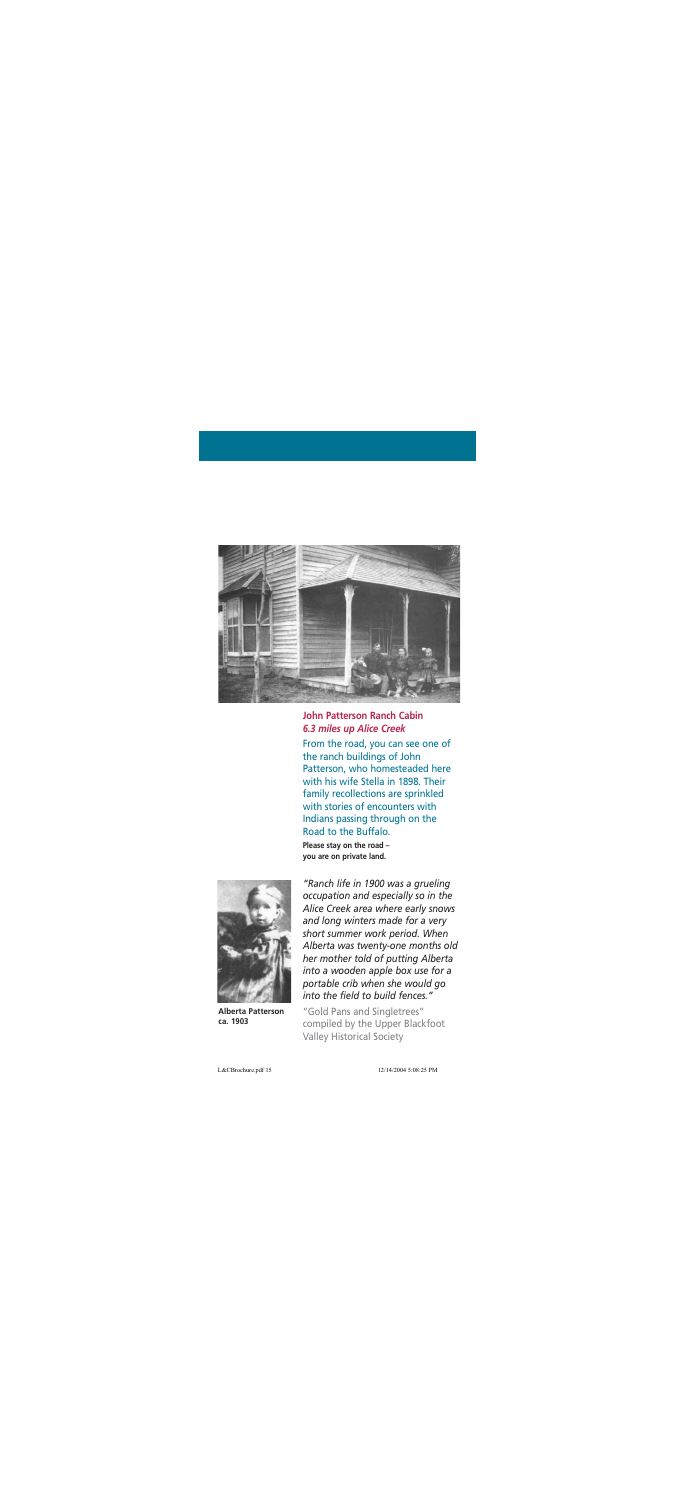#### *George Monture Memorial*

*In Memory of George Monture A half-breed scout And interpreter Friend of the early settlers Of Nevada Valley*

*Stone monumenterected in 1920 by North Fork bridge – south side.*

#### **More about George Montour, first noted in site 15 on page 14.**

An October 15, 1877, Deerlodge newspaper article reported a different view of George Montour (the original spelling):

*"KILLED? Rumor, of which there has not yet been confirmation, but which is probably correct, says that George Montour, a half-breed, well known in the Nevada Creek Country, was killed in a whiskey row on the North Fork of the Big Blackfoot some days ago. He has been living with the Indians for years, supplying them with whiskey and ammunition and bidding defiance to the laws. On this occasion it is stated he tookout some whiskey and while he and a man named Glass were in camp, Montour became embroiled in a rowwith two Indians. The result was thekilling of Montour. The occurrence created some alarm and one settlersent his family to Helena. It appears, however, no other person was molested and the death of Montouris not a matter of regret…"*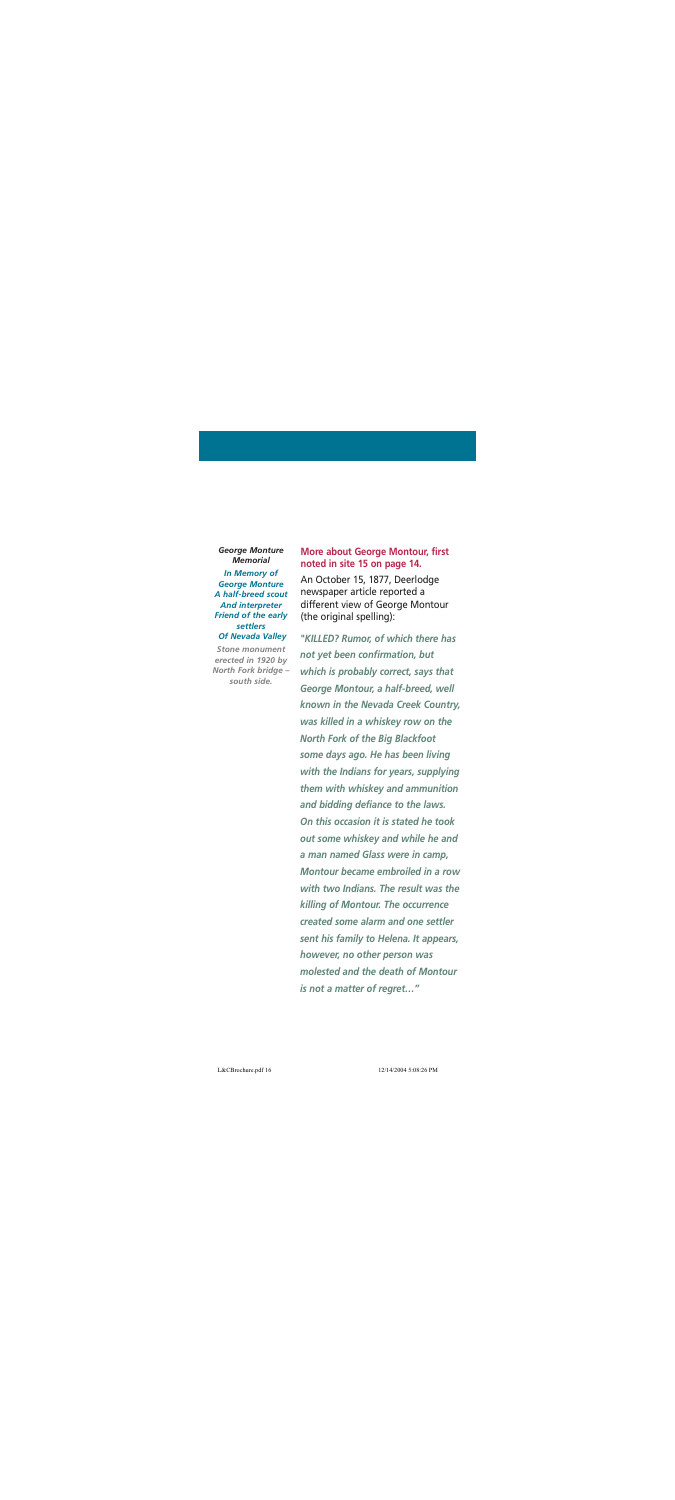

#### **Nimi'ipuu –-the real people**

Meriwether Lewis relied on Indianguides to direct him to the shortcut to the Plains, which the guides called Ooq' aalx'Iskit. Lewis translated the word as Cokahlarishkit. What henever knew was the true name of thetribe who helped him in this part of his journey. He called them Nez Perce (translated "Pierced Nose"), which came from French Canadian traders.However, the people did not follow this cultural practice and called themselves the Nimi'ipuu (pronounced Nee Mee Poo), translated the "real people" or "we the people." Today, the tribe would prefer all people to call them the Nimi'ipuu.